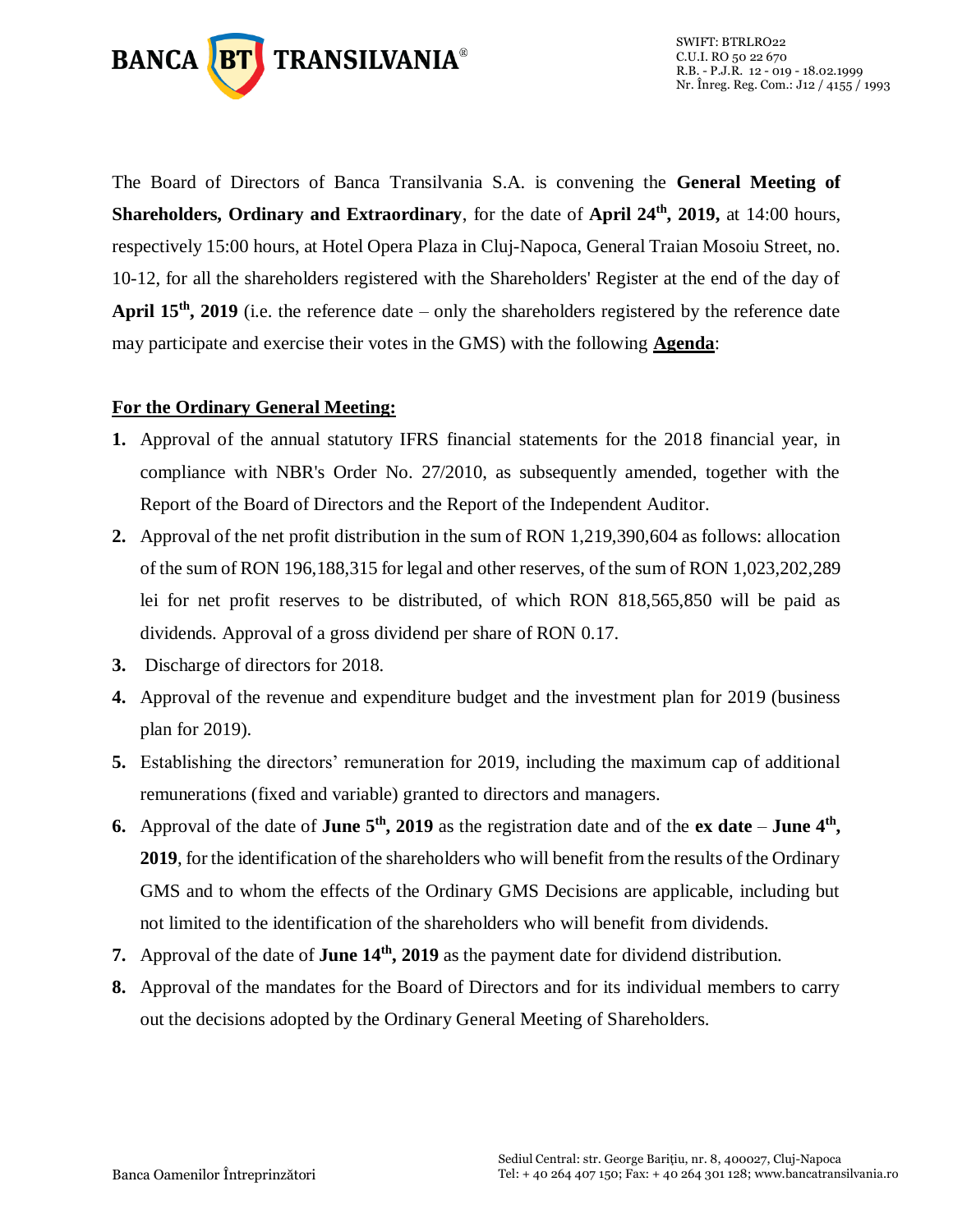

## **For the Extraordinary General Meeting:**

**1.** Increase of the share capital with the amount of **RON 400,824,754** by issuing **400,824,754** new shares, at a nominal value of RON 1/share as well a mandate to the Board of Directors in order to determine the price at which the fractions of shares will be compensated following the application of the algorithm and the rounding of the results, in accordance with the applicable legal provisions.

The increase in the share capital will be carried out through the capitalization of reserves from the net profit of the year 2018 and the reserves from net profit of the previous years in amount of RON 400,824,754, by issuing a number of 400,824,754 shares, with a nominal value of RON 1/share in the benefit of the shareholders registered with the Shareholding Register held by the Central Depository at the registration date that will be established by the GSM (proposed date August  $2<sup>nd</sup>$ , 2019);

- **2.** Approval of the share buyback by the Bank, in accordance with the applicable legal provisions, under the following terms and conditions: up to **35,000,000** shares (0,7268% of the total shares included in the share capital) with a nominal value of RON 1/share at a minimum price equal to the market price on BSE at the moment of the buyback and a maximum price of RON 4 for a period of maximum 18 months as of the publishing date of the EGMS resolution in the Official Gazette of Romania, Part IV, part of a stock option plan with the purpose of implementing a remuneration program and a personnel incentive program for a period of at least 3 years as well as the payment of fixed remuneration, and the granting of a mandate for the Board of Directors for the enforcement of this resolution.
- **3.** Approval of the date of **August**  $2<sup>nd</sup>$ , 2019 as the registration date and of the  $ex\text{-}date\text{-}August$ **1 st, 2019,** for the identification of the shareholders who will benefit from the results of the Extraordinary GMS and to whom the effects of the Extraordinary GMS Decisions are applicable, including but not limited to the identification of the shareholders who will benefit from the shares allocated following the capital increase**.**
- **4.** Approval of the date of **August 5<sup>th</sup>**, 2019 as the payment date for distribution of shares following the share capital increase.
- **5.** Approval of the mandates for the Board of Directors and individually for each of its members, in order to carry out the decisions of the Extraordinary General Shareholders Meeting.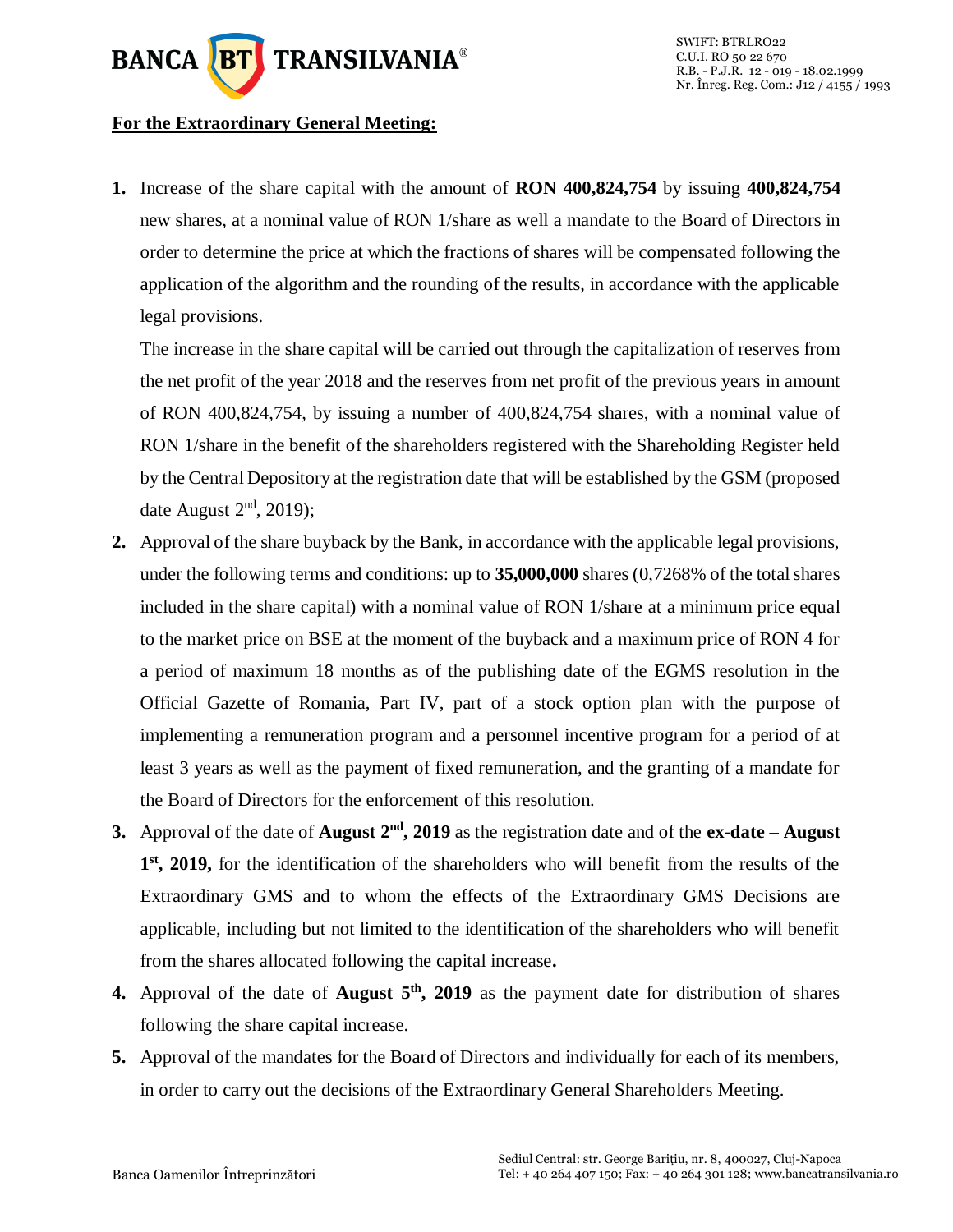

If, at the first convening, the legal and statutory quorum is not met, the general meeting (ordinary and extraordinary) will take place on **April 25 th, 2019**, at 14:00 hours, respectively 15:00, at the above mentioned venue, with the same agenda and the same reference date.

#### **GMS Documents:**

The convening notice, the documents to be debated as well as the GMS resolution draft are available at the bank's head office in Cluj-Napoca, 8 George Baritiu St., starting with March 24, 2019 or on the web page of the bank: (www.bancatransilvania.ro).

The share capital of Banca Transilvania is composed of **4,815,093,171** shares, each share conferring the right to express one vote within the GMS.

# **Shareholders' proposals regarding the GMS:**

One or more shareholders having at least 5% of the share capital, individually or jointly, are entitled:

- to introduce new topics on the agenda (provided that each topic is accompanied by a justification or a draft decision proposed to be approved by the general meeting and; such proposal has to be sent to the bank not later than 15 days from the date of publication of the convening notice in the Official Gazette);
- to present draft resolutions for the topics on the agenda or proposed to be included on the agenda of the general meeting (such proposals will be written and sent to the bank not later than 15 days from the date of publication of the convening notice in the Official Gazette). If appropriate, the revised agenda will be republished by **April 12, 2019** according to the law.

The shareholders' proposals and the documents attesting the fulfilment of conditions to exercise the rights mentioned above will be sent as follows:

- through a handwritten document in original sent by post or courier service to Banca Transilvania S.A., 8 George Baritiu St., Cluj-Napoca, Cluj county. The document must be sent in an envelope on which the following is written clearly: "*For the General Meeting of Shareholders of the 24 th/25 th of April 2019*".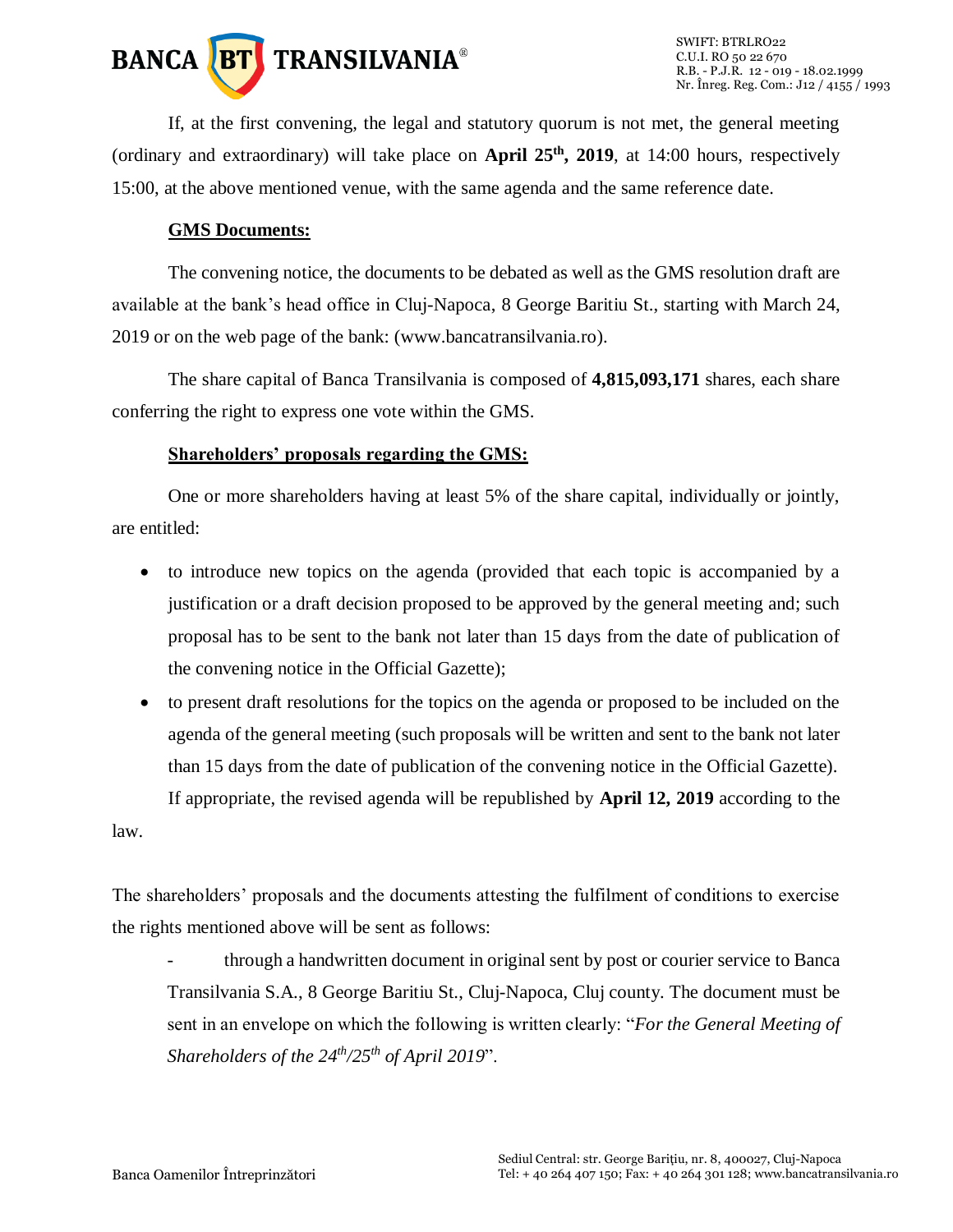

SWIFT: BTRLRO22 C.U.I. RO 50 22 670 R.B. - P.J.R. 12 - 019 - 18.02.1999 Nr. Înreg. Reg. Com.: J12 / 4155 / 1993

- through a document signed with an extended electronic signature according to the Law no. 455/2001 regarding electronic signatures – sent to actionariat @btrl.ro.

#### **Questions regarding the GSM:**

The shareholders can submit questions in writing regarding the topics on the agenda together with acts enabling the identification of the shareholder, so that they may reach the registry of the company by **22.04.2019** at the latest.

The shareholders questions may be sent in writing by post or courier service to Banca Transilvania S.A.'s headquarters or by e-mail t[o actionariat@btrl.ro.](mailto:actionariat@btrl.ro) If sent by post, the document must be sent in an envelope on which the following is written clearly: ""*For the General Meeting of Shareholders of the 24 th/25 th of April 2019*".

The bank may also reply by posting the answers on the bank's website [\(www.bancatransilvania.ro\)](http://www.bancatransilvania.ro/), Investors' Relations Section, FAQ Tab.

#### **Participation in GSM:**

The reference date is April  $15<sup>th</sup>$ , 2019. Only shareholders registered on that date with the Shareholding Register held by the Central Depository will be able to participate and vote in the general meetings.

Shareholders may participate in the general meetings directly (through legal representatives), may be represented by other persons according to the law or may vote by correspondence.

The access of shareholders in the GSM or vote via correspondence is allowed through the direct identification of the individual by an identification document - ID (Identity card or legal equivalent (I.C.) for Romanian citizens or passport/proof of residency for foreign citizens), for natural individuals. For companies, the ID of the legal representative (Identity card or legal equivalent (I.C.) for Romanian citizens or passport/proof of residency for foreign citizens) must be provided.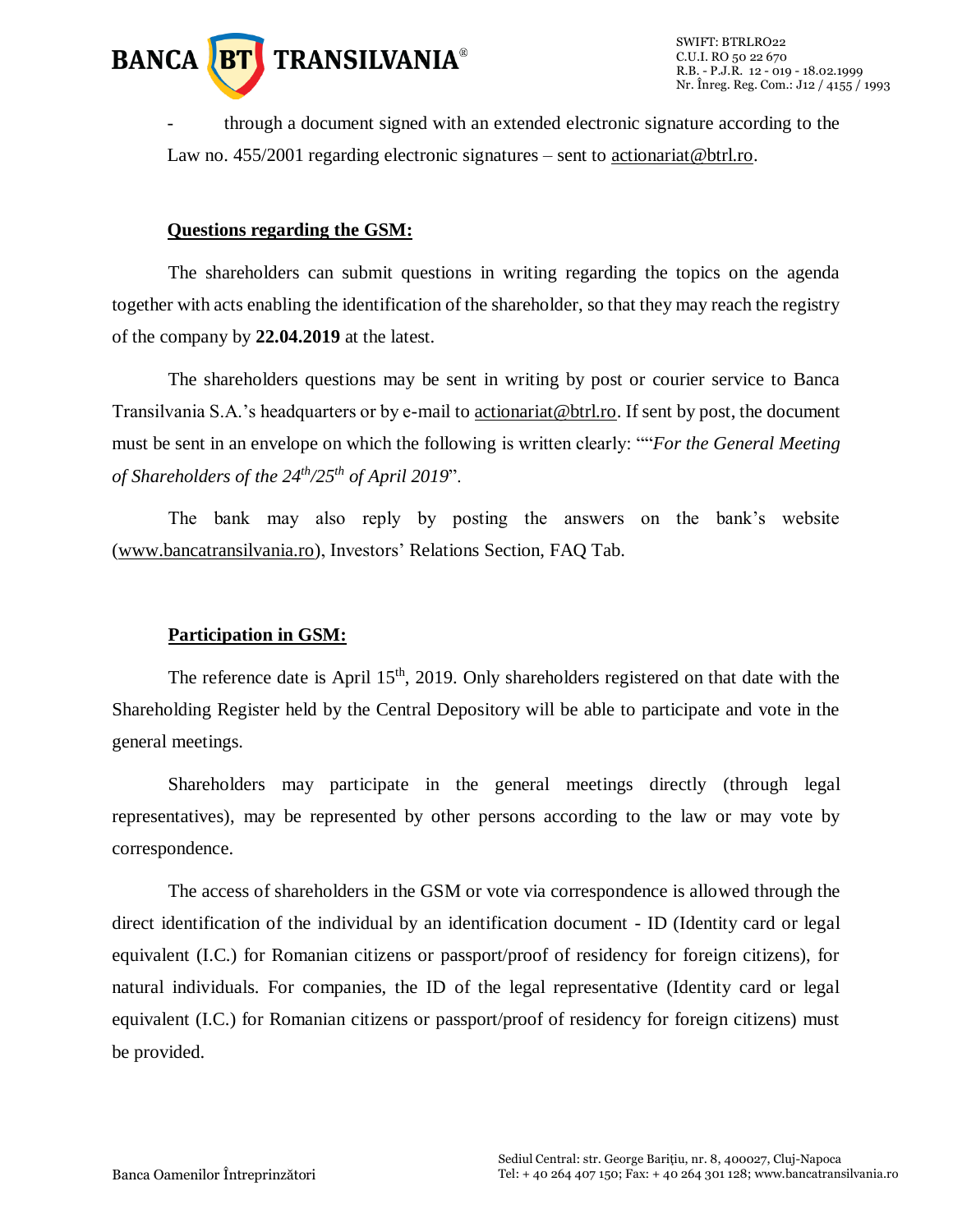

The quality of the legal representative of a shareholder-company or other entities without legal personality will be determined in accordance with the list of shareholders at the reference, received from the Central Depository or by the participants defined in accordance with the applicable law which provide custody services: a) the account statement which verifies the position of shareholder as well as the number of share held; b) the documents which attest the registration of information regarding the legal representative from the Central Depository/ other participants.

Should the legal representative of the shareholder-company not be mentioned in the shareholders' list at the reference date, then the quality of legal representative is proven through an official document which validates this quality (proof issued by a competent authority, in original or legalized copy, no older than 1 month before the date of the GSM).

The representative of the shareholder-individual must provide proof of identity (Identity card or legal equivalent (I.C.) for Romanian citizens or passport/proof of residency for foreign citizens) as well as a special or general power of attorney signed by the shareholder-individual.

The conventional representative of the shareholders-companies will provide the following proof of identity: identification document of the representative (Identity card or legal equivalent for Romanian citizens or passport/proof of residency for foreign citizens) together with special and general power of attorney signed by the legal representative. Information on power of attorney, general or specific, as well as voting by correspondence are mentioned below.

The documents presented in a foreign language other than English (except for identity documents valid in Romania) shall be accompanied by a translation made by a sworn translator in Romanian or English.

#### **General Power of Attorney**

Before their first use, general power of attorney shall be submitted / sent, in copy, containing the phrase "identical with the original" and with the signature of the representative so that the documents are received at the registry of the company until **April 19th 2019, 17:00, in an**  envelope clearly indicating "*For the General Meeting of Shareholders of the 24<sup>th</sup>/25<sup>th</sup> of April 2019***".**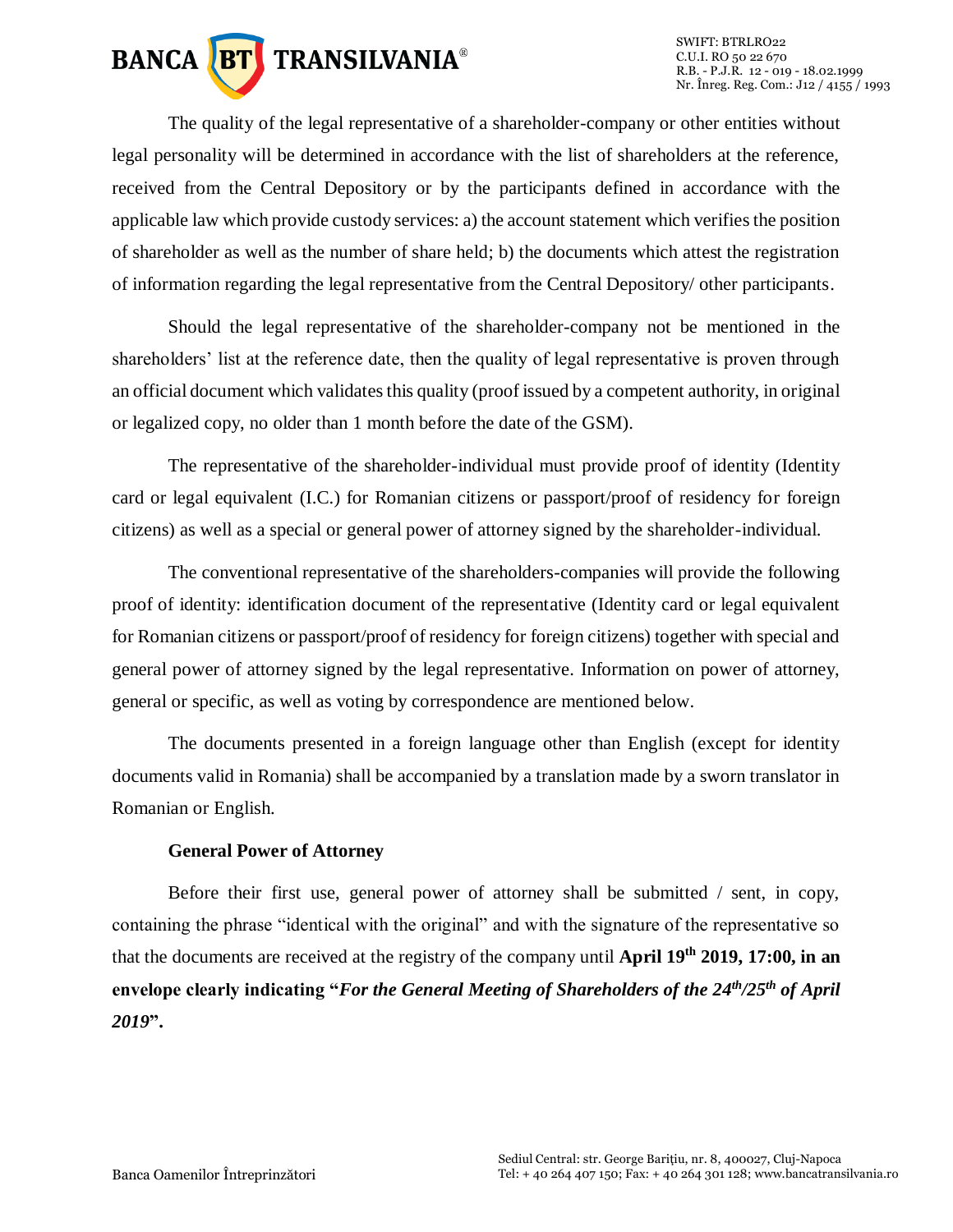

General Power of Attorney (GPA) in a certified copy will be retained by the Company, having made mention of this in the minutes of the general meeting. General Power of Attorney is valid for a period which may not exceed three years.

The GPA can be sent by e-mail with the extended electronic signature, according to Law. 455/2001 on electronic signature, as amended and supplemented, so it may be received at the registry of the Company until **April 19th 2019, 17:00**, a[t actionariat@btrl.ro,](mailto:actionariat@btrl.ro) with the subject "*For the General Meeting of Shareholders of the 24 th/25 th of April 2019*".

To validate the mandate, the agent (conventional representative) must be either an intermediary (in accordance with Art. 2 para. 1 pt. 14 of Law no. 297/2004) or a lawyer and the shareholder is their client. Also, the agent must not be a situation of conflict of interest, such as:

- the agent is the significant shareholder of Banca Transilvania SA or an entity controlled by such shareholder;

- the agent is a member of the management body of Banca Transilvania, a significant shareholder or entity controlled by such shareholder;

- the agent is an employee or an auditor of the company or of a significant shareholder or entity controlled by such a shareholder;

- the agent is a spouse, relative or in-law up to the fourth degree of one of the individuals mentioned above.

The power of attorney cannot be transferred to another person. If the representative is a legal entity, it may exercise its mandate through any person that is part of its governing body or its employees (through proof of quality of representation).

Along with GPA, the shareholders will send the company proof that the agent is either an intermediary (in accordance with Art. 2 para. 1 pt. 14 of Law no. 297/2004) or a lawyer and the shareholder is a client thereof.

Also, individual shareholders will send copy of the proof of their identity.

The documents presented in a foreign language other than English (except for identity documents valid in Romania) shall be accompanied by a translation made by a sworn translator in Romanian.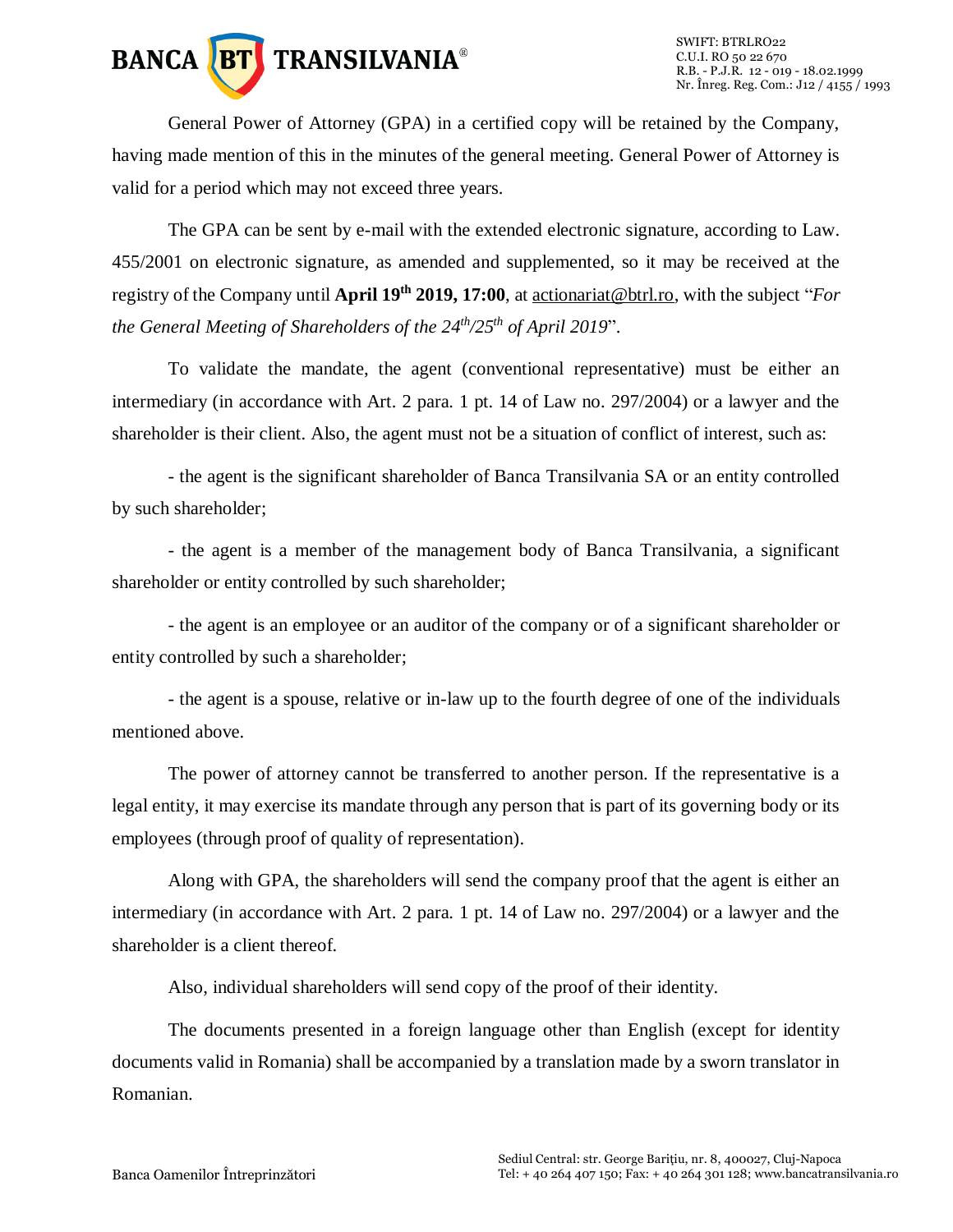

SWIFT: BTRLRO22 C.U.I. RO 50 22 670 R.B. - P.J.R. 12 - 019 - 18.02.1999 Nr. Înreg. Reg. Com.: J12 / 4155 / 1993

Verification and validation of the GPA submitted to the Company will be conducted by the technical secretaries designated in accordance with the law, who shall safeguard the documents.

#### **Special Power of Attorney (SPA) and correspondence voting ballots**

- 1. The documents necessary for individual shareholders to attend the GSM are:
	- an identification document, if the shareholder attends the meeting in person;
	- a special power of attorney in accordance with the law and the identification document of the representative, if the shareholder is represented by another person;
- 2. The documents necessary for shareholders companies to attend the GSM are:
	- o The quality of the legal representative of a shareholder-company or other entities without legal personality will be determined in accordance with the list of shareholders at the reference, received from the Central Depository or by the participants defined in accordance with the applicable law which provide custody services: a) the account statement which verifies the position of shareholder as well as the number of share held; b) the documents which attest the registration of information regarding the legal representative from the Central Depository/ other participants.
	- o Should the legal representative of the shareholder-company not be mentioned in the shareholders' list at the reference date, then the quality of legal representative is proven through an official document which validates this quality (proof issued by a competent authority, in original or legalized copy, no older than 1 month before the date of the GSM).
	- o beside the aforementioned document proving the legal representative status of the person signing the power of attorney, the person delegated with representation competence must also present, in accordance with the law, the special or general power of attorney signed by the legal representative of the respective legal entity.

Starting with March 24<sup>th</sup>, 2019 the special power of attorney forms, respectively those for exercising the right to vote by correspondence will be available at Banca Transilvania's Head Office and the bank's branches/agencies in the country or can be downloaded from the bank's website [\(www.bancatransilvania.ro\)](http://www.bancatransilvania.ro/), in both Romanian and English**.**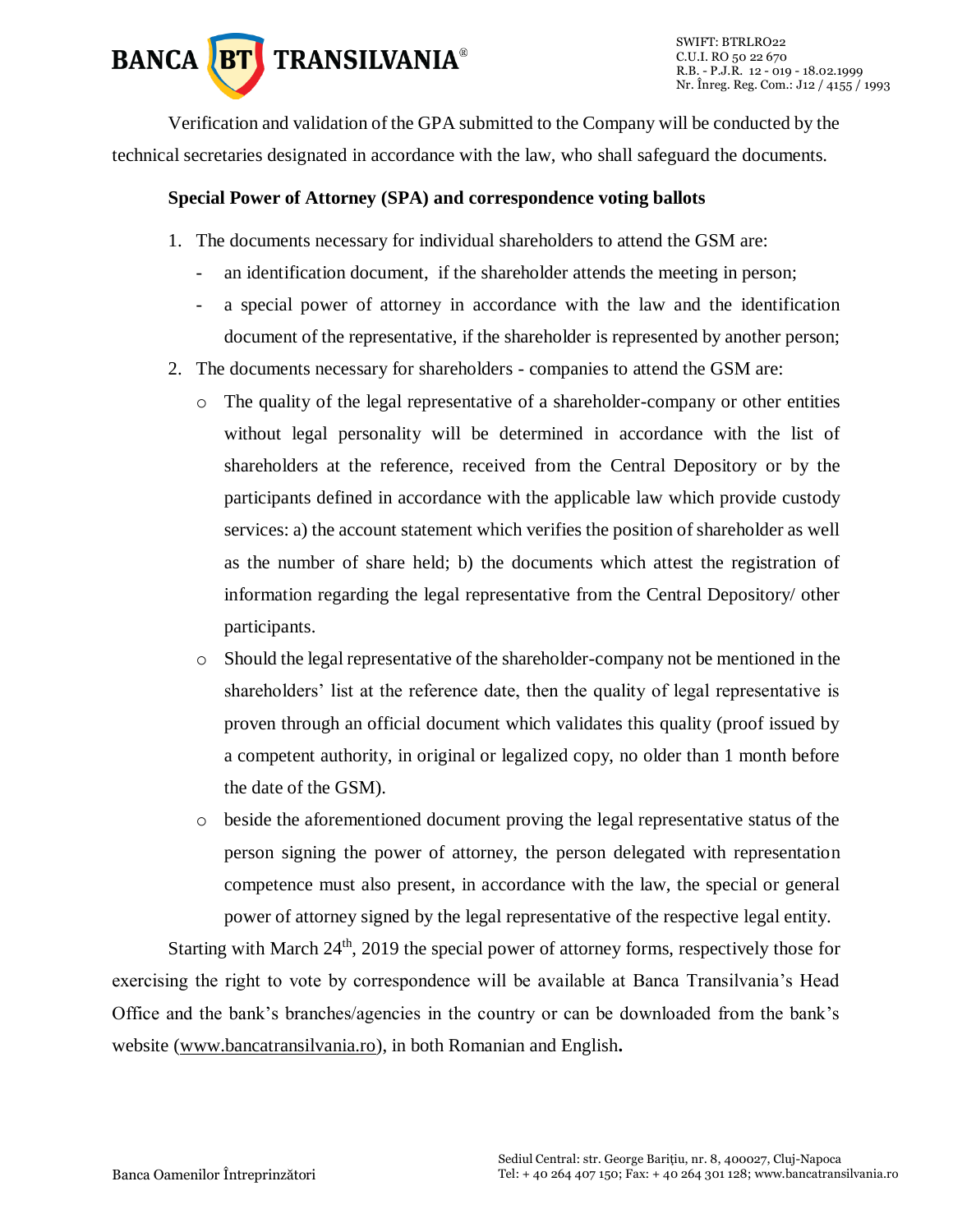

After filling in and signing the power of attorney forms, under the sanction of losing the voting right, a copy is to be filed with / sent to the Bank's Head Office by **April 19th, 2019** (in an envelope mentioning "*For the General Meeting of Shareholders of the 24<sup>th</sup>/25<sup>th</sup> of April 2019"),* another copy will be given to the authorized person and the third will remain with the shareholder. The power of attorney will be accompanied by a copy of the identification document of the individual shareholder /legal representative of the shareholder-company and for legal entities by an official document certifying the quality of legal representative mandated to sign the power of attorney. The special power of attorney should include the information provided in the special power of attorney form provided by BT specifying the vote for each item on the agenda. The power of attorney forms can be sent by e-mail to the following e-mail address: [actionariat@btrl.ro.](mailto:actionariat@btrl.ro)

Credit institutions that provide custody services for the bank's shareholders may sign and transmit the GPAs / SPAs by mail on behalf of their clients, based on the rights conferred onto them by the custody contracts as well as the exact voting instructions received from customers for such a GSM.

In this case, the SPAs/ correspondence voting ballots shall be accompanied by an affidavit issued by the credit institution which received the power of representation by the SPA, which establishes that:

(a) the credit institution provides custody services for said shareholder;

(b) the instructions contained within the power of attorney) are identical to the instructions from the SWIFT message received by the credit institution in order to vote on behalf of the shareholder.

The SPAs / correspondence voting forms and the before mentioned affidavit issued by the credit institution that received power of representation through the SPA must be submitted at the company in original, signed, as appropriate, or transmitted by e-mail t[o actionariat@btrl.ro](mailto:actionariat@btrl.ro) without the fulfilment of other formalities related to the form of these documents, within the deadlines mentioned above.

The shareholders registered on the reference date may vote by correspondence, before the General Shareholders Meeting, using the voting form put at their disposal on the bank's web site or at Banca Transilvania Head Office – 8 George Baritiu Street, Cluj- Napoca, starting with March